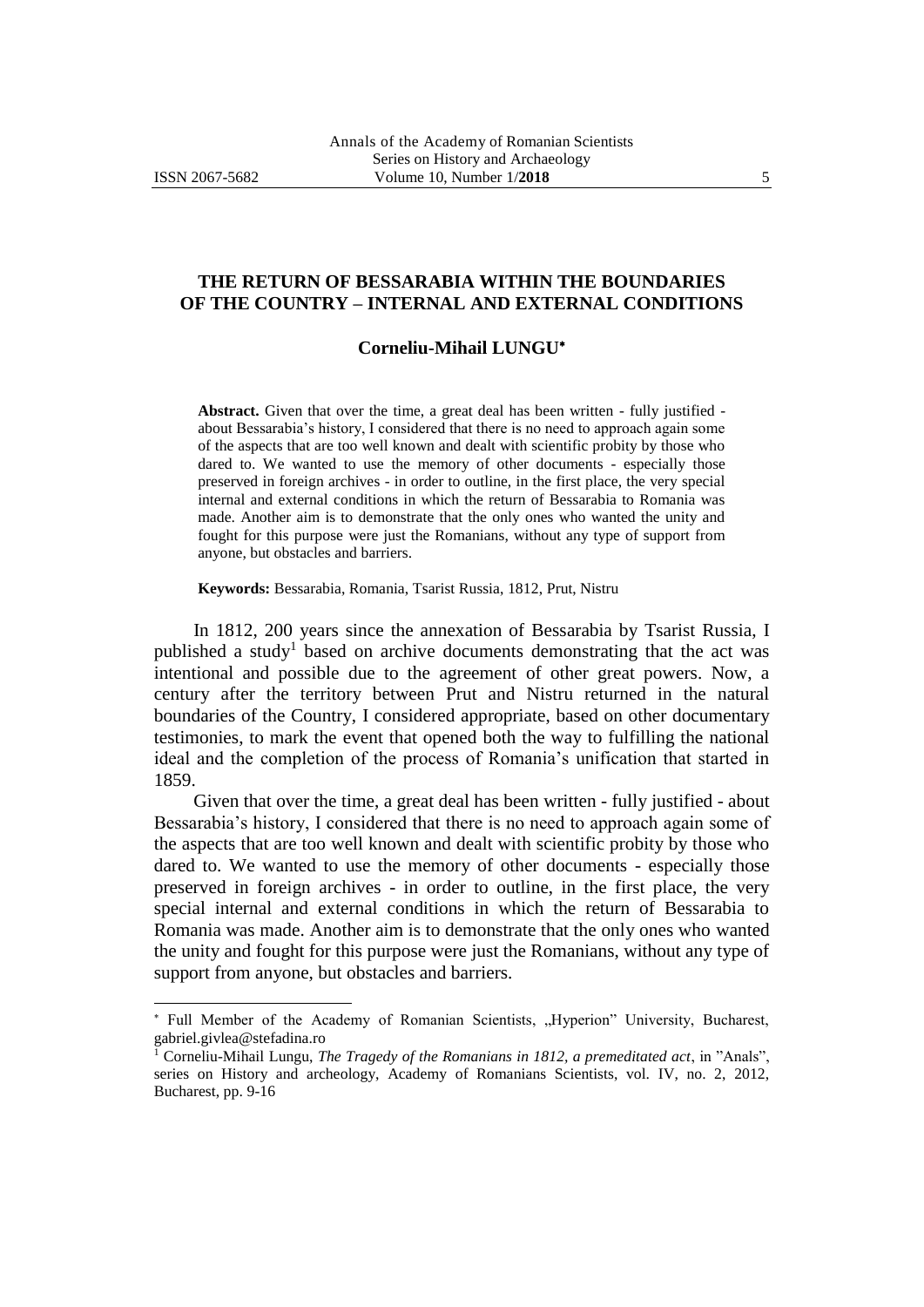Despite the Mărăşti, Mărăşeşti and Oituz victories, the situation on the battlefield and the evolution of the events in Russia during the second part of the year 1917 have influenced Romania's faith that found itself in a state of turmoil ascertained by the diplomacy of those times. A first remark in this respect comes from the report of the Belgian military attaché in Paris, I. Lambert, who reported on August 23/ September 5, 1917 that Germany was making efforts to "provoke a change of reign in Romania for the benefit of one of the Emperor's sons, if the military events allow him to conquer the entire Moldova<sup>"2</sup>. Moreover, the Belgian military attaché concluded that Bessarabia was considered "a field for practicing hostile policy for their neighbors."<sup>3</sup>

About the intentions of the Central Powers and the danger that hung over Romania, reported the chargé d'affaires of **Switzerland**, in Romania, G. Boissier in September 1917. Based on some information obtained from "reliable sources", the Germans carried out strong concentration of troops in three areas of the Romanian battlefield: towards Siret, in the Oituz valley near Târgu Ocna and in Bucovina, in the northern part of Moldova.<sup>4</sup> The author of the report was able to appreciate that when the Germans possessed enough forces and materials it would have been "possible to succeed in forcing the front and invading Moldova, especially if the Russians' competition remained equally problematic."<sup>5</sup>

Towards the end of 1917, the attitude of the Central Powers, with the aim to impose a so-called peace to Romania, turned into harsh pressure exerted especially on King Ferdinand in order to obtain a rectification of the border in favour of Austria. Edifying in this respect is the telegram sent by O. Czernin, the plenipotentiary minister of Austria-Hungary in Romania, on December 2, 1917, to G. Hohenlohe, the Austrian representative in Berlin. A first fact that is worth to remember is the intention of the Central Powers to carry "peace talks with Romania that were held **separately** from the Russian ones, in order to remain as isolated as possible"<sup>6</sup> . In the same time, O. Czernin considered that border modifications would have been easier to perform if the negotiations were made directly with King Ferdinand, who was threatened with the abolition of the dynasty.

At the beginning of 1918 the threats and pressure exerted on Romania became so harsh that even the Austro-Hungarian emperor, Carol the 1<sup>st</sup>, asked

 $2$  Arhivele Naționale Istorice Centrale (în continuare A.N.I.C.), Colecția Microfilme Belgia, rola 20, cadrul 179 (Ministère des Affaires Etrangères et du Commerce Extérieux, Corespondance générale).

<sup>3</sup> *Ibidem*

<sup>4</sup> *1918 la Români. Documente externe (1916-1918)*, vol. II, Edit. Ştiinţifică şi Enciclopedică, Bucureşti, 1983, p. 1005

<sup>5</sup> *Ibidem*

<sup>&</sup>lt;sup>6</sup> A.N.I.C., Colecția Microfilme Austria, rola 129, cadrul 189, Haus-Hof und Staatsarchiv Wien, Politisches Archiv, k. 1055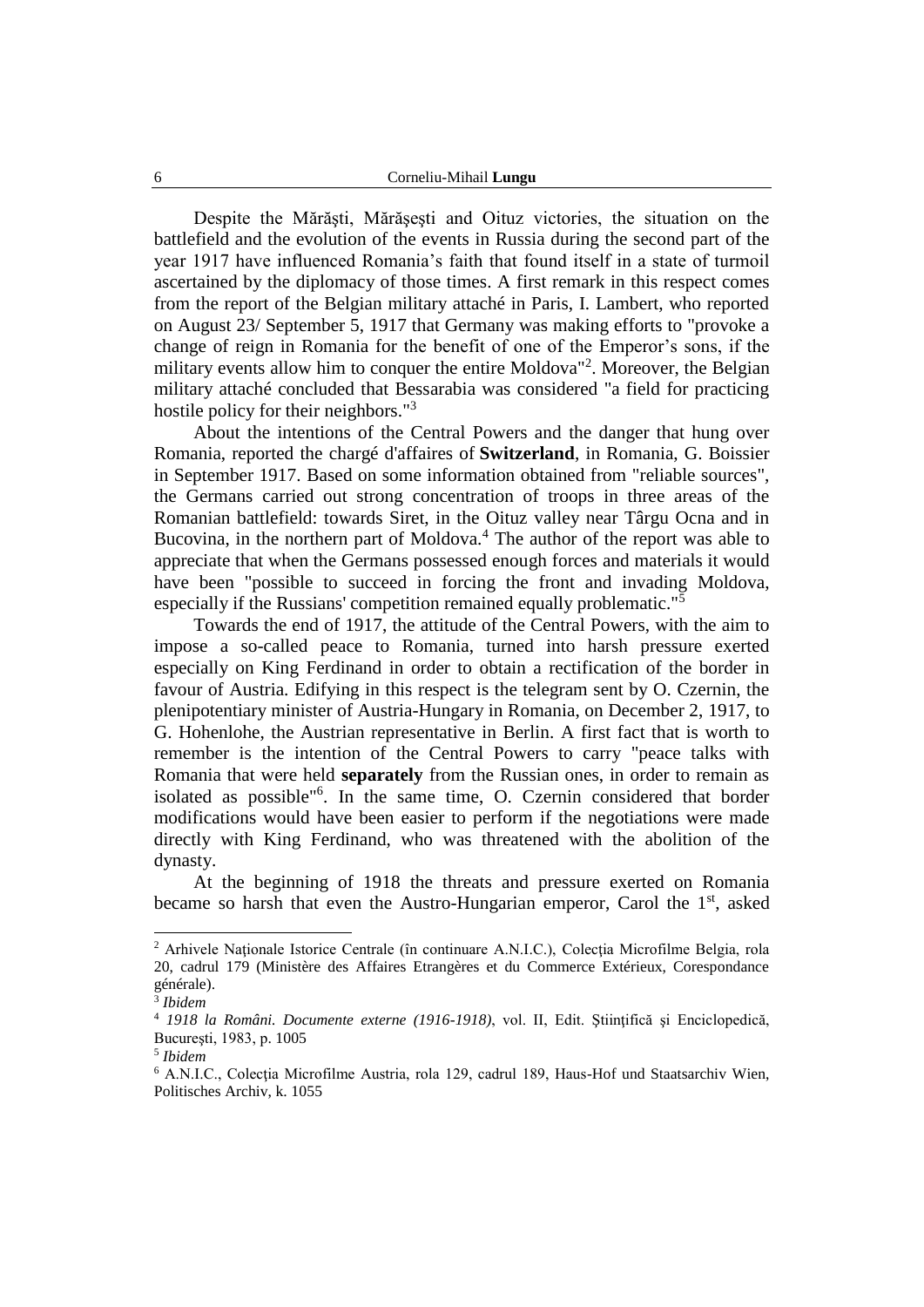Wilhelm II in a telegram sent on the  $3<sup>rd</sup>$  of February not to impose Romania "more difficult conditions than it was necessary"<sup>7</sup> . Nevertheless, as proven by the documents of the time, the attitude of the Central Powers has turned into direct attacks on the Romanian's nationality existence, as it was demonstrated by another telegram since February 14/27, 1918, sent by Saint-Aulaire, the French plenipotentiary minister in Romania, informing his Ministry of Foreign Affairs that O. Czernin used an aggressive tone towards the Romanian authorities, pointing out that: "If Romania does not obey it will be crushed in a month and it will disappear forever from the map of Europe."<sup>8</sup> Even the Austro-Hungarian minister confirmed the gravity of the situation in his **Notes** drawn up after the meetings he had with King Ferdinand, in the same month of 1918, at Răcăciuni. After the sovereign was asked to accept the peace "**immediately** (underlined in text) under the conditions agreed by the four Allied Powers, of which not a jot could be changed", Czernin emphasized that there is no other way, because "sooner Romania cannot have any type of ammunition and if it resumes the battle the Kingdom and the dynasty will cease to exist within six weeks at the most".<sup>9</sup>

Naturally, facing such unacceptable conditions, the Romanian authorities had to react accordingly, despite the harsh circumstances imposed by both the war and the out-of-control events in Russia. From the same reports made by Czernin it follows, according to his words, that "The King didn't make any objection", but he noted that "the conditions are extremely tough"<sup>10</sup>.

At that time Romania had politicians, military men of value and moral strength that faced the pride of the enemies and defended the national being. Besides Ion I.C. Bratianu, to whom we owe Romania, there have been other outstanding personalities who contributed to the assertion of identity and the realization of the supreme ideal. Proof is the document since 11/24, February 1918, of the German delegate for the peace talks in Bucharest, Richard von Kühlmann, that was communicating to the German Foreign Ministry the results of the talk with General Al. Averescu. At the meeting attended also by O. Czernin, the Romanian general replied that: "Romania, in a situation of coercion without its fault, because of the collapse of its allies, especially of Russia, can only sign honourable peace". And by honourable peace, Averescu meant only "the one in which a territorial *statu-quo* is preserved."<sup>11</sup>

The difficult situation of Romania, implicitly of Bessarabia at the end of 1917 and the beginning of 1918, was due not only to the attitude of the Central

<sup>7</sup> *1918 la Români...*, p. 1062

<sup>8</sup> *Ibidem*, p. 1076

<sup>&</sup>lt;sup>9</sup> A.N.I.C., Colecția Microfilme Austria, rola 221, cadrele 679-680, Haus-Hof und Staatsarchiv Wien, Politisches Arhiv, k. 520

<sup>10</sup> *Ibidem*

<sup>11</sup> *1918 la Români...*, p. 1066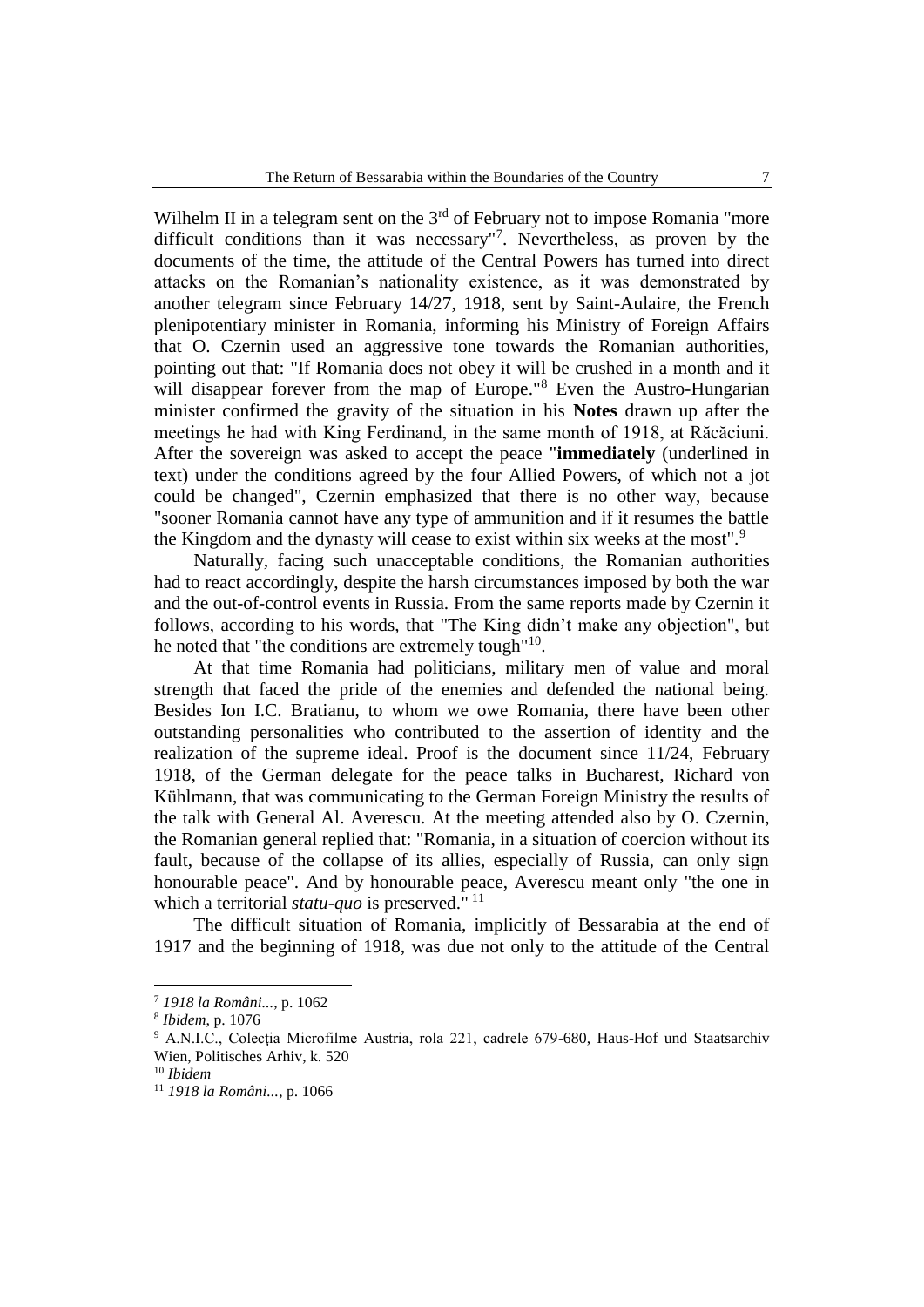Powers and to the deployment of military operations on the front, but also, to great extent, to the evolution of the events in Russia unjustifiably believed to be favourable to the fight for national liberation of the nations under the Czarist rule. In fact, although national movements have intensified, the Russian government has tried to influence those movements and orient them towards the model of the Bolshevik revolution. A well informed and event analyst proved to be the head of the French Military Mission in Romania, reporting to his superiors in November 1917 about: "the very serious situation Romania was facing as a result of the latest events in Russia."<sup>12</sup> In his opinion it was dangerous that "the Bolsheviks and the Provisional Government treats with the enemy a separate peace whose conclusion would bring Romania the final catastrophe".<sup>13</sup> Unfortunately, as it emerges from a secret correspondence between Clemenceau and General Berthelot, it was brought up the possibility to "disarm the Romanian army or dissolve it."<sup>14</sup>

Appreciating the gravity of the situation, the French government communicated to the head of the French Military Mission in Romania that: "there can be no question of discharging Romanian army. Dissolving a force that was successfully put together would mean sacrificing Romania's future."<sup>15</sup> Moreover, the French authorities appreciated that if the army was forced to evacuate the Romanian territory for a while, it would have had to continue fighting in Bessarabia, especially because the French government declared that it did not recognize any power in Russia, who deals with the enemy<sup>16</sup>.

At these critical moments, the Romanians needed such encouragement because, as Major Stanley Washburn, the American press correspondent for Romania and Russia said, they had lost their entire agricultural area, the entire industry, and now they own no more than 15% of their country, and at this point this part is threatened too."<sup>17</sup> In such a context, the Belgian plenipotentiary of Rome, van der Steen, rightly observes that: "Surrounded by liar enemies, in an occupied territory and with unsure friends, the Romanian is abandoned." <sup>18</sup>

The Bolshevik red plague had become, especially for Bessarabia, the greatest threat, since under the mask of "the right to self-determination of the nations until separation" the intention to place them in a Russian Federative Republic was hidden, which proved that only the political colour had changed, not the old Tsarist mores. Besides, it was precisely those Bolsheviks who had recognized the principle of self-determination that proved to be the fiercest adversaries of the

 $12$  A.N.I.C., Colecția Microfilme Franța, rola 176, cadrul 28 (Archives Historiques Militaires Vincennes, Ministère de la Guerre, Etat Major de l'Armée)

<sup>13</sup> *Ibidem*

<sup>14</sup> *1918 la Români...*, p. 1018

<sup>15</sup> *Ibidem*, p. 1019

<sup>16</sup> *Ibidem*

<sup>17</sup> *Ibidem*, p. 996

<sup>18</sup> *Ibidem*, p. 1003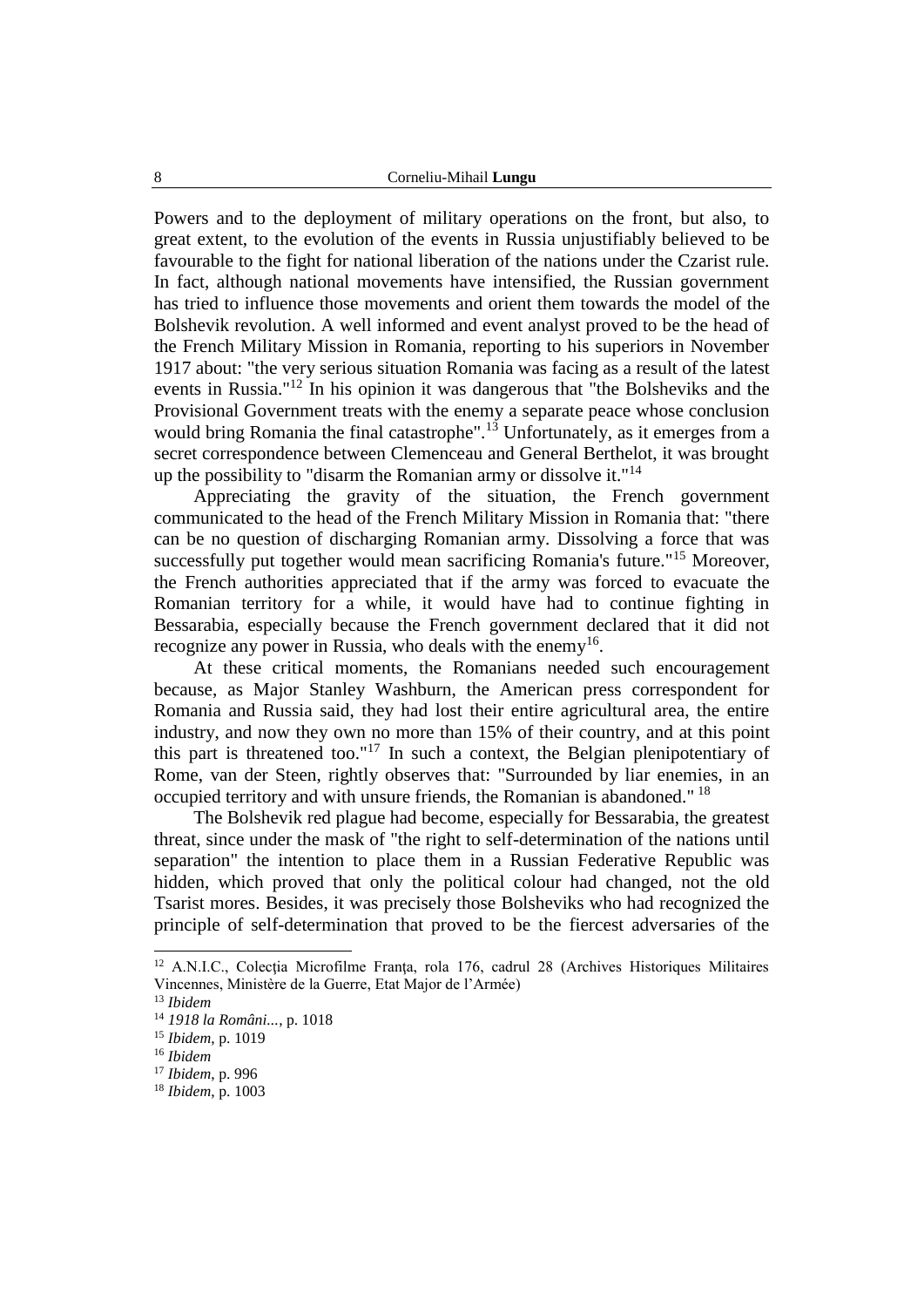separation of Bessarabia. More seriously, as it results from a telegram sent on January 23, 1918 from Petersburg by the diplomatic agent of Serbia in Russia, the plan of the Bolsheviks was to provoke "a revolution in Romania and its entry, together with Bessarabia, as a unique Romanian republic, in the composition of the Russian Federative Republic."<sup>19</sup>

Compared to the actions in the other provinces, the Bessarabian national movement was considered by the provisional Bolshevik government a greater danger, with the prospect that after separation it would unite with Romania. Among Russia's plans and manoeuvres, the proposal of Bessarabia to be part of an autonomous Ukraine, made by the Ukrainian Council of July 1917, was not unknown. The entire population, including the Bessarabian minorities, resolutely rejected such an idea, claiming that "Bessarabia had no connection with Ukraine" and that "**the history does not know any moment when Bessarabia was politically subordinated to Ukraine.**" <sup>20</sup> (underlined in the text)

The one hundred and six years of Russian rule, that could not be forgotten, and the tendencies of the Provisional Government have made, as Dr. C. Uhling remarks in his work **Die Basarabische Frage: Eine geopolitische Betrachtung:** "For a great part of the Bessarabian population, Bolshevism is synonymous with death and decomposition. Not even the cultural autonomy appease these fears."<sup>21</sup>

In spite of all the vicissitudes, of the hostile internal and external conditions, the national battle of the Romanians living between the Prut and the Dniester continued and integrated into the general movement of liberation of the nations under the rule of the empires of those times, but following its supreme goal, common to that of their brothers from Bucovina and Transylvania. The idea of political and territorial autonomy of Bessarabia, the necessity of establishing an Assembly to represent the people, in other words a **Country Council** and the creation of a local administrative body, were firmly claimed during the Military Congress of November 9, 1917. An important step towards the great act was made on 2 December 1917 when the **Country Council** voted for the Declaration by which Bessarabia became the Moldavian Democratic Republic.<sup>22</sup> This title was maintained until January 24, 1918, when the same **Country Council** unanimously proclaimed the independence of Bessarabia.

In the following period, that independence was also demonstrated, as evidenced by the Declaration of February 15/28, 1918, when the Government of the Moldavian Republic "vigorously protested against the violation of its sovereign rights, demanding the Austro-Hungarian Government to withdraw

-

<sup>19</sup> *Ibidem*, p. 1061

<sup>20</sup> Dumitru Th. Pârvu, *Problema Basarabiei în lumina principiilor actelor juridice internaţionale*, Edit. Bibliotecii Metropolitane, Bucureşti, 2013, p. 215

<sup>21</sup> Apud: Dumitru Th. Pârvan, *Problema Basarabiei…*, p. 211

<sup>22</sup> *Ibidem*, p. 218